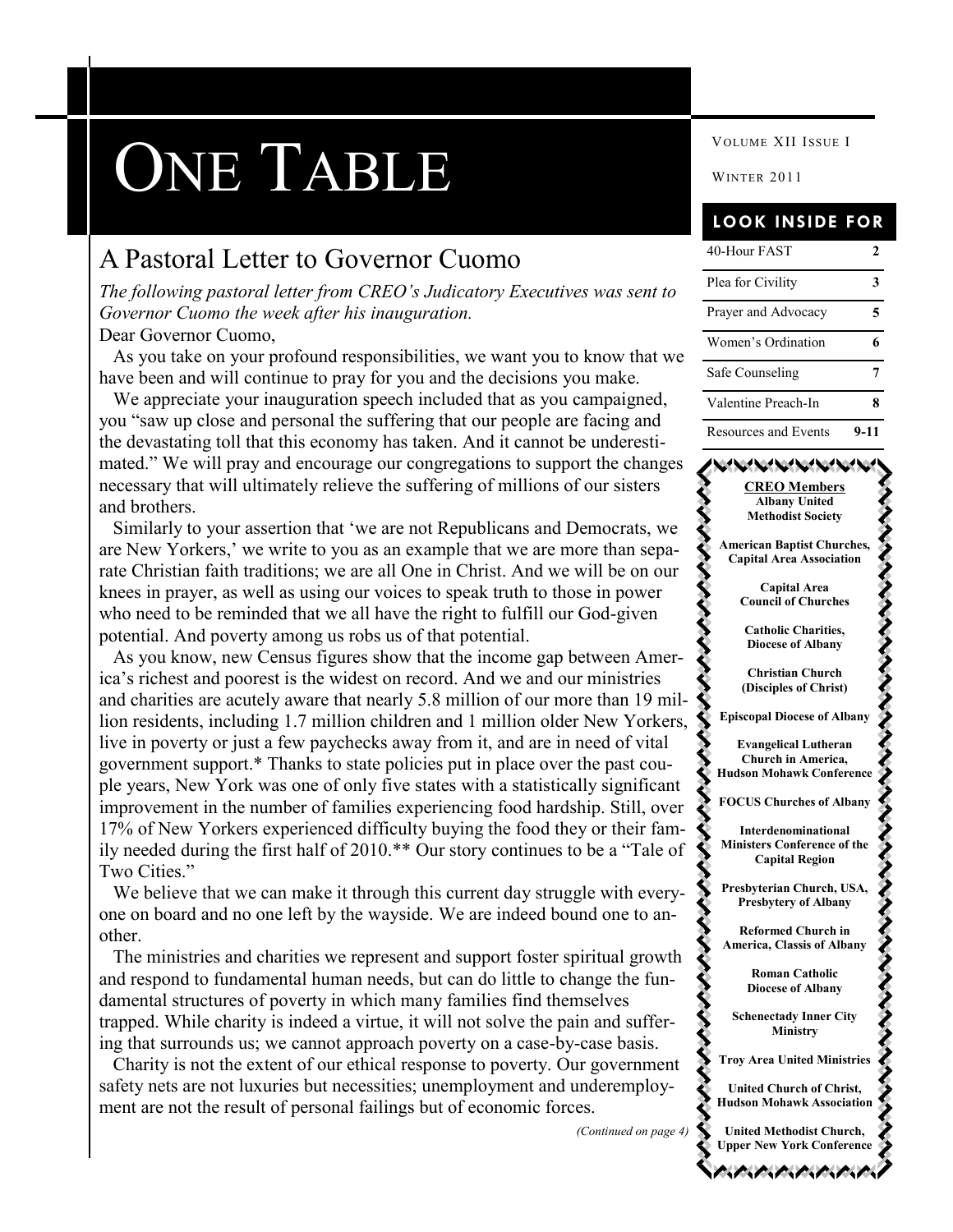# 40-Hour FAST for Fire's Centennial Remembrance

#### *Martha Schultz*

*Communications Coordinator* LABOR-RELIGION COALITION OF NYS

 In 2011 the Coalition's 40-Hour FAST will commemorate the 100<sup>th</sup> anniversary of the Triangle Factory fire and lift up the need by today's workers for health and safety protections.

 The Coalition invites New Yorkers to fast from solid food for (up to) 40 hours, which links the importance of this number in the Judeo -Christian Scriptures and the 40 hour work week. The FAST is an invitation to sacrifice for others, to pray and reflect and be part of an action that will make a difference for workers who do not share the benefits so many enjoy in our state. During the FAST, the participants are asked to **reflect, pray and act for worker health and safety -- and for ending sweatshops**, a major focus of the Labor-Religion Coalition since 1997.

 Each year the Coalition creates and distributes thousands of brochures about the FAST in English and Spanish. In addition to details about the theme and reasons for fasting, the brochure also lists local Coalitions throughout the state. Often these groups hold prayer services, actions or breaking-the-fast meals related to the FAST theme.

 This year planners are joining forces with the American Labor Study Center, the NYS Department of Labor, the NYS AFL-CIO, the State Museum, the NYS Occupa-



tional Health Network and others to organize a **Triangle Fire Centennial Commemoration to be held in Albany from 4-5:30 pm on March 25,** the actual day in 1911 that the Triangle Shirtwaist Factory in NYC burst into flames. Doors were locked. The fire escape collapsed. Workers, 146 mostly young immigrant women, died. The tragedy galvanized a movement for worker justice that continues today.

 Bishop Howard Hubbard of the Roman Catholic Diocese of Albany will participate in his role as Co-chair of the Labor-Religion Coalition and the program will conclude with a light, breakingthe FAST meal.

 The Coalition will also hold a news conference to announce the opening of the FAST on March 23 at a location appropriate to the theme. Fasting will start later than usual (midnight on Wed. March 23) and end at 4:00 p.m. on Friday.

 Please visit [labor-religion.org](http://www.labor-religion.org/) for times, locations and descriptions of events. ■

# **The Details...**

Deadline for Submission *One Table* Spring Edition

April/May/June…March 25

 Please help us by updating your contact information. We mail our newsletters Third Class for a first-class reason – to save money. While some newsletters may arrive late, we hope the message will always be timely. **This edition was distributed the week of January 11.**

 *One Table* is published quarterly by the Capital Region Ecumenical Organization on recycled paper. Circulation: 450 per hard copy issue, 400 per email, and is archived at [albanypresbytery.org.](http://albanypresbytery.org/one_table_newsletter.html) *One Table* serves as an ecumenical voice in our region and is supported by CREO members and *One Table* readers. Only motions duly passed at Board meetings reflect the official actions of the entire Capital Region Ecumenical Organization. Opinions expressed by contributing writers are not necessarily those of CREO.

 Articles, news items, and announcements are invited. Publication cannot be guaranteed, but all submissions will be reviewed for use. The Coordinator reserves the right to edit material to conform to editorial policy, style and length. Unless otherwise attributed, articles are compiled and/or written by the Coordinator. ■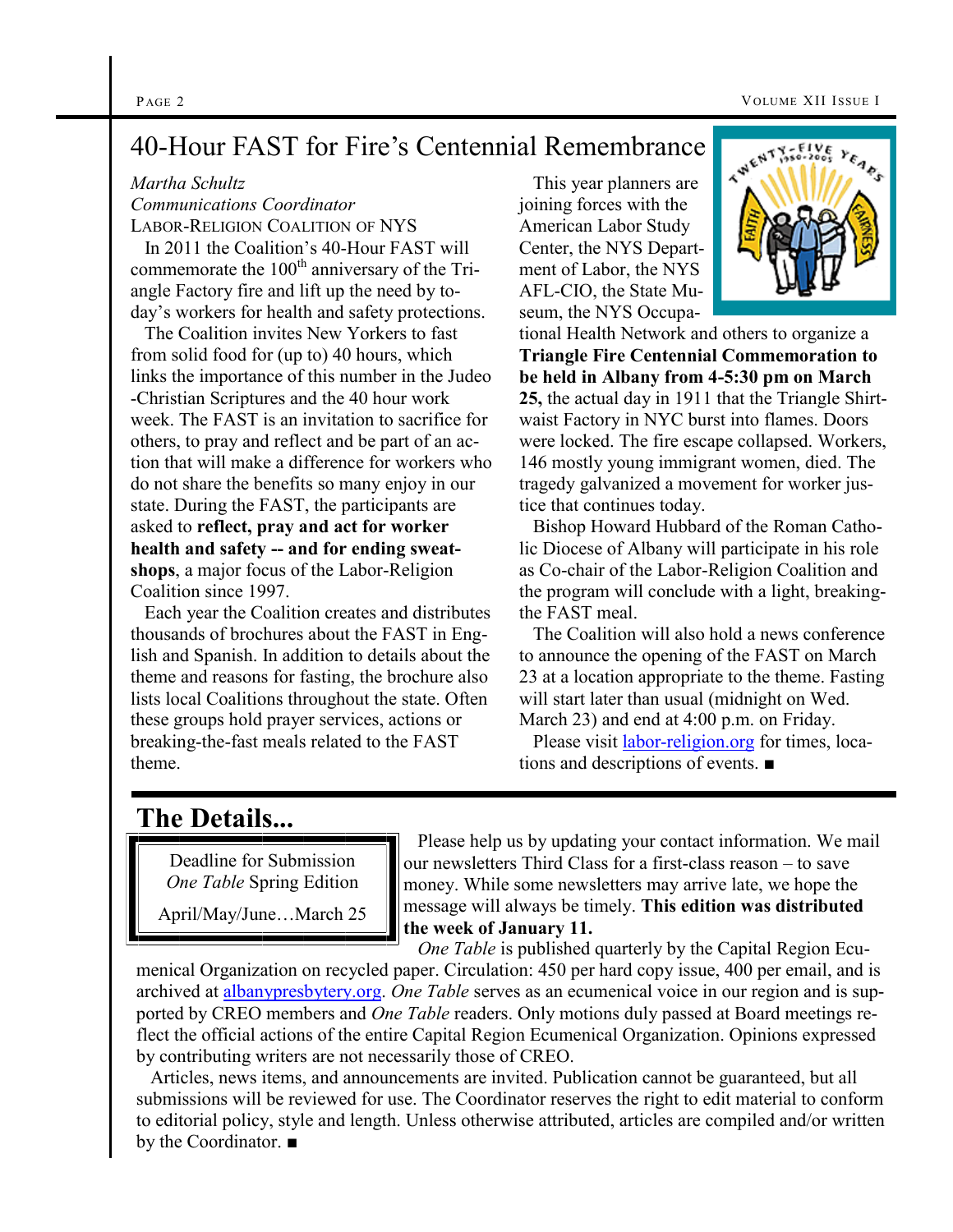## Jesus Christ Spoke Only Love

*Rev. Marian Shearer, regional minister,*  NY CONFERENCE, UNITED CHURCH OF CHRIST

 Several years ago, Fred Phelps and his intolerant co-believers from the Westboro Baptist Church were outside the convention hall in Kansas City where the United Church of Christ was holding its national meeting. We had been advised not to engage them, so most of us gave them a wide berth. The youth among us, though, decided that conversation was better than hate speech, and went to try to talk to the protestors. All they got for their trouble was yelled at and pushed around. These teenagers were disappointed; no civility was on offer here.

 It was equally disturbing when a group of moderate Muslims were building a community center in New York City, and somehow their presence was seen as a hateful insult to those who died in the World Trade Center a few blocks away in 2001. What was in the news for weeks? A misguided pastor from Florida who declared he would burn the Koran if the "mosque" were built. What was not in the news was the conversations that Muslim community had already had with their neighbors, including Jewish members of a community center nearby that they hoped to emulate.

 Last week's shooting of Rep. Gabby Giffords of Arizona is disturbing in as many ways. Perhaps the troubled young man who shot her, and killed six others, was looking for notoriety, not political point-making. Still, such folks feel "permission" to act out their hatred with acts of violence, in part because our public discourse gives legitimacy to such demonization. Our airwaves and web sites are full of the language of "taking out the enemy" and "getting rid of the ungodly.‖ How can a U.S. Congress member be believed to be an enemy that deserves destroying, not an opponent who deserves debate?

 Civility doesn't make the news. Hate speech does. Longstanding conversations among denominations, including Roman Catholics, Protestants, Jews and Muslims, hardly gain the public's notice or even that of congregants. And many who dislike President Obama's policies are not content to debate policy; they have to question his citizen-

as though it were a crime or a disqualification. All these laments and many more make me sad. What makes me glad is that at the tables I'm invited to, CREO delegates and denominational executives meet regularly, Capital Region Theological Center does ministry on behalf of several denominations for the benefit of more than 1,000 learners, the Capital Area Council of Churches, Schenectady Inner City Ministry, Troy Area United Ministries, the FOCUS churches, and many more minister to neighbors. We are not all of one mind in these ecumenical bodies. But we are civil to one another and those we serve.

ship and even faith, accusing him of being Muslim

 Surely in our congregations we can model the same civility, generosity, one might even call it hospitality, to listen respectfully to one another. Surely when our neighbors are using hate speech, calling names, casting aspersions, especially on those of other faiths because of their faith, it is our call to speak up. The only reply to hate speech is more, non-hateful, speech.

 As I conclude ten years of ministry in the Upstate region, and prepare to travel over to the western region, I am grateful for the respectful way in which we treat each other. I am grateful for the hospitality you all show to one another, and to our Muslim and Jewish and other neighbors. I pray for all of us that when the opportunity comes to speak up for our neighbors, to engage angry people civilly, to add non-hateful speech to the dialogue, that we have the courage to do so, guided by the example of Jesus Christ who spoke only love. ■

# World Inter-faith Harmony Week: First Week of February

 In 2010, the United Nations unanimously adopted the idea for a World Interfaith Harmony Week as a UN Observance Event to include people of all beliefs. This week is a call for all religions to unite around the basic principles that people of all beliefs agree upon, and to understand that harmony can only come if we build upon a solid foundation of dialogue that has "love of God and love of the neighbor" at its core principle for engagement. Learn more at [worldinterfaithharmonyweek.com](http://worldinterfaithharmonyweek.com/). ■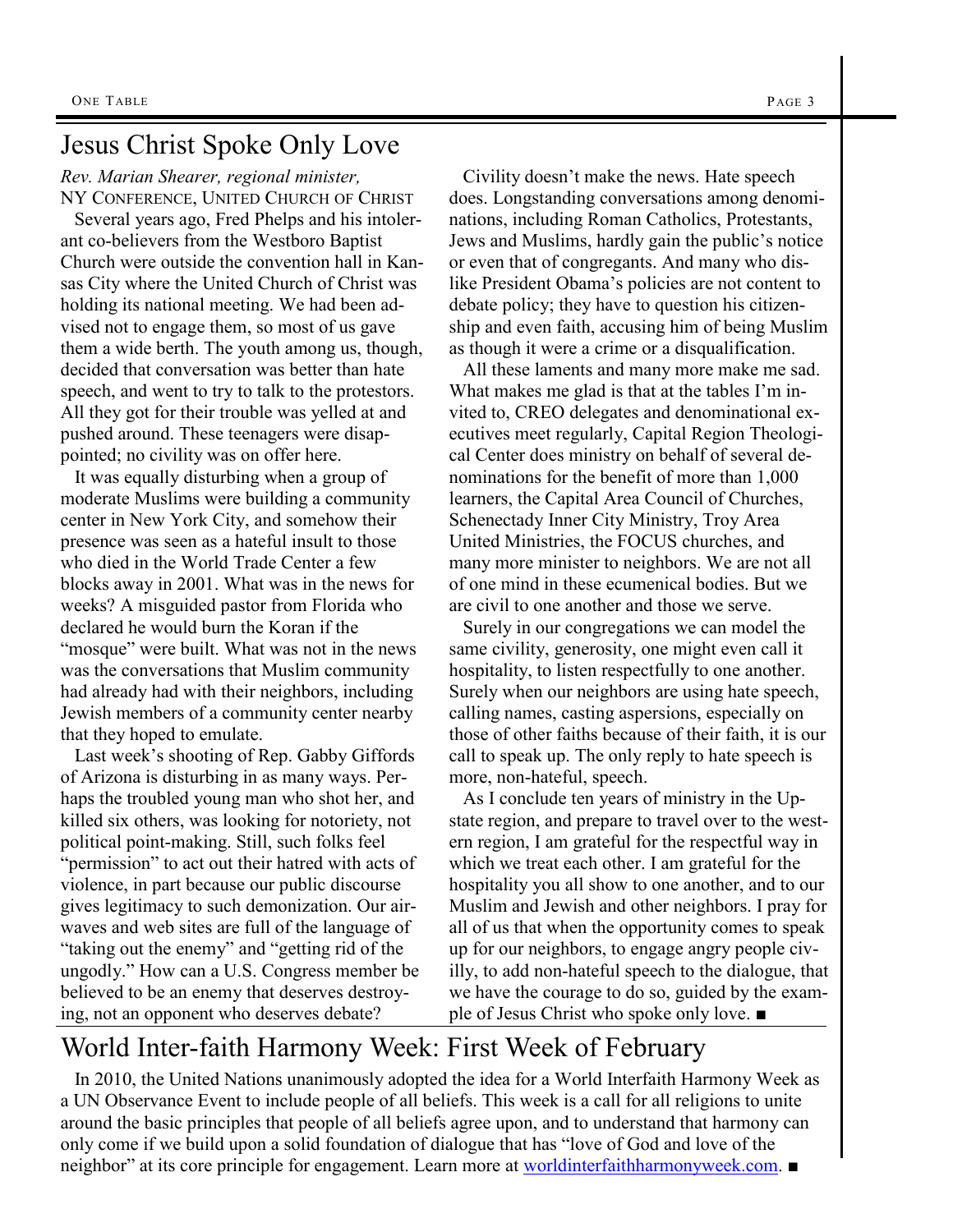#### Pastoral Letter to Governor Cont'd...

 All politics is moral. Policies are proposed because they are assumed to be right, not wrong. We prayerfully hope that the policies you propose and support uphold the moral principles of empathy, responsibility, and the ethic of excellence. Americans care about each other, and we have a responsibility to act on that empathy: social as well as personal responsibility.

 Government has special moral missions: to protect and empower our citizens to have at least the necessities. Protection includes health care, social security, safe food and water, consumer protection, environmental protection, job protection, and the like. Empowerment is what makes a decent life possible – including roads and infrastructure, communication and energy systems, and education. Necessities include adequate food, water, housing, transportation, education, infrastructure (roads and bridges, sewers, public buildings), medical care, care for elders, the disabled, environmental protection, food safety, clean air, and so on. Government serving those moral missions is what makes freedom, fairness, and prosperity possible. Public funds for necessities should never be diverted to private profit. The common good should never be at the mercy of private profit.

 We are still in the Season of Christmas, and food banks, pantries, shelters, and congregations across the state are in their busiest times. While people who are homeless are often the public face of poverty, they represent only a tiny fraction of the thousands of our Capital Region neighbors who struggle, invisibly, every day. The lines at our food pantries are filled not only by the recently unemployed but also by people with jobs whose wages are so low that they cannot pay their bills and feed their children.

 We are heartened by the news that a huge majority of voters reject the idea that programs that support low-income families and children should be cut, saying instead that Congress should find other ways to reduce the budget deficit.\*\*\* We would dare to project that same

support onto our state's budget deficit.

 Jobs that both provide living wages and contribute toward the sustainability of our environment should be a priority. We must prevent more people from falling into poverty by supporting health care reform. We need institutional solutions, such as affordable and excellent child care and improved public education.

 Fundamentally, we have to understand that our futures, and those of our children, are directly linked to the future of those who are poor around us. As you well know, implementing all of this in practical terms will take work, and it will be much harder than filling a paper bag with cans.

 God bless you and your work these next years. There is much to be done to bring hope, justice, and new opportunities to those who are poor and disenfranchised in New York. We stand ready to do our part as the leaders of several faith communities within the Capital Area. We hope that you will call upon us just as we will call upon you in our common effort to bring about real change in our beloved state so that all New Yorkers can fulfill their God-given potential.

Peace and Grace,

The Rev. Rick Cowles, Upstate Regional Conference Minister—New York Conference, United Church of Christ

The Rev. Dr. Harold M. Delhagen, Executive Regional Synod of New York, Reformed Church of America

The Rev. Dr. James A. Fenimore, Albany District Superintendent—Upper New York Conference, The United Methodist Church

The Most Rev. Howard J. Hubbard, Bishop Roman Catholic Diocese of Albany

The Rev. Marie C. Jerge, Bishop Upstate New York Synod, Evangelical Lutheran Church in America

Rev. Jane Lang, Associate Executive Minister American Baptist Churches of New York State,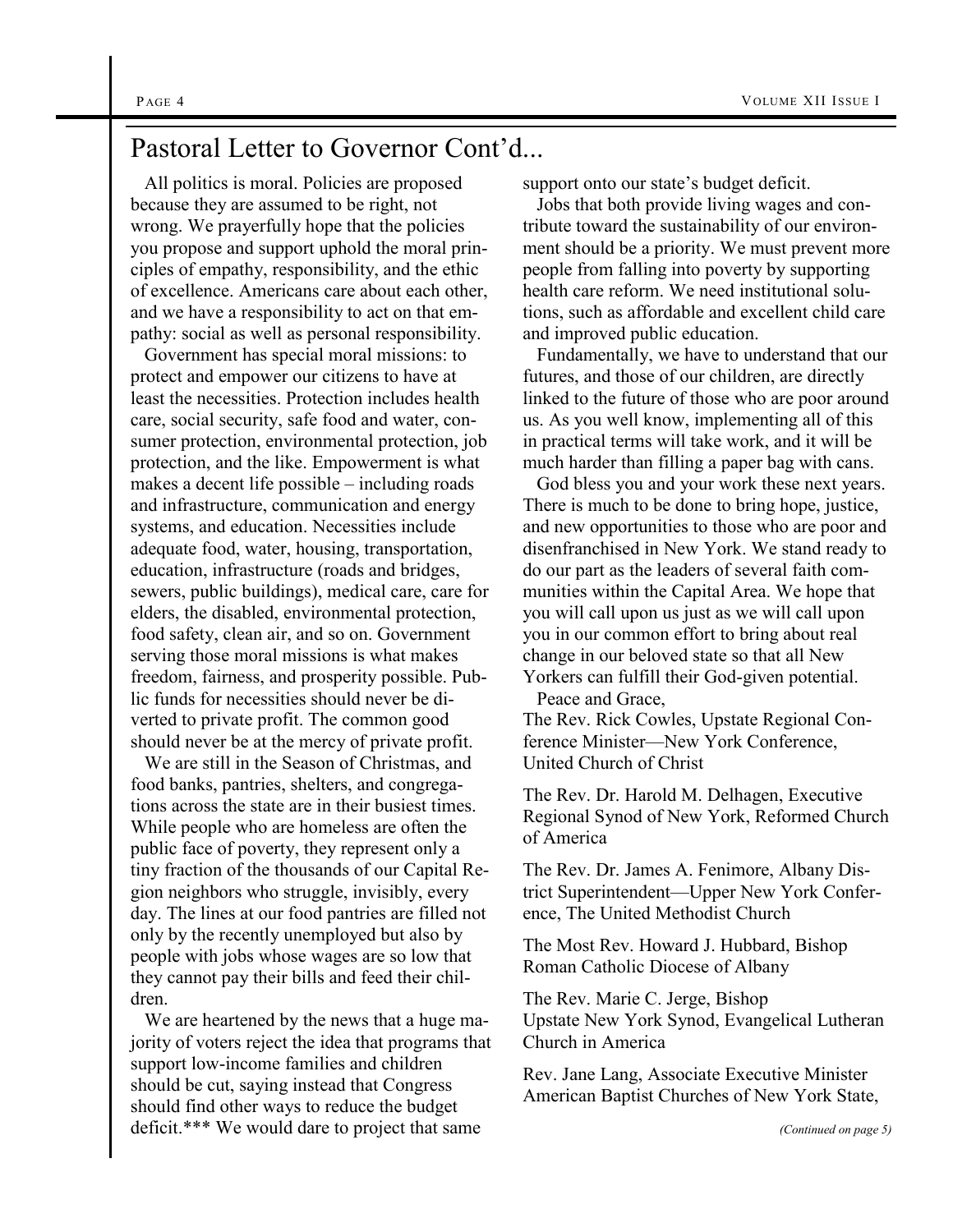# Ecumenical Advocacy Days: What's Gender Got to Do with It?

*"Give her a share in the fruit of her hands, and let her works praise her in the city gates."* – Proverbs 31

 This year's annual advocacy conference will focus on development, security and economic justice issues with a particular focus on those most affected – women, girls and families. In homes and

communities, out in fields and marketplaces, along borders and in areas of conflict, violence, poverty and other social evils keep women from attaining their full potential.

 Join faith-based advocates from across the U.S. in Washington D.C., March 25-28. During these days filled with worship and dialogue,

you will be inspired and equipped to speak boldly on behalf of all God's daughters. Experts will train participants on policy issues and advocacy, culminating on Monday, March 28, with lobby visits on Capitol Hill. As women and men of faith, we can be a formidable force for change in the treatment of women around the world and, as Proverbs

teaches, for the recognition of their vital contributions to social, religious and family life.

 If you are in need of a partial scholarship, please send your contact information and the reason for the scholarship to the CREO Coordinator. Visit [advocacydays.org](http://advocacydays.org/) for other details.■

# World Day of Prayer: Informed Prayer Leads to Prayerful Action

 World Day of Prayer (WDP) is a worldwide ecumenical movement of Christian women of many faith traditions who gather to observe a common day of prayer each year on the first Friday in March. Throughout the entire day, people collectively pray all over the world, beginning with the first sunrise and ending at the last sunset. Prayers follow the sun path around the globe.

 Through World Day of Prayer, women affirm that prayer and action are inseparable and that both have immeasurable influence in the world.

If you have not participated in WDP in the past, you can find resources at [wdpusa.org.](http://www.wdpusa.org) Your worship experience can be enhanced by the many related resources created by the women of Chile. In addition to the 2011 worship bulletin, you can order a leader/planner guide, a children's service, Spanish resources, slides, posters, postcards and music. ■

# Pastoral Letter cont'd...

*(Continued from page 4)*

Field Minister for the Capital Area Baptist Association

The Rev. Robert E. Linder, President Interdenominational Conference of Albany and Vicinity

The Rt. Rev. William H. Love, Bishop Episcopal Diocese of Albany

The Rev. Cass L. Shaw, General Presbyter Albany Presbytery, PC(USA)

The Rev. Marian P. Shearer, Regional Conference Minister—New York Conference, United Church of Christ

Rev. Vernon A. Victorson, Dean Hudson/Mohawk Conference of the Upstate New York Synod Evangelical Lutheran Church in America

#### *Sources:*

\*: Census, 2009 American Community Survey 1 year estimates: Age by Ratio of Income under 200% FPL: [factfinder.census.gov](http://www.factfinder.census.gov)

\*\*: Food Research and Action Center, December 2010 report, *Food Hardship: A Closer Look at Hunger.* [frac.org](http://www.frac.org)

\*\*\*: Half in Ten: The Campaign to Cut Poverty in Half in Ten Years: [halfinten.org](http://www.halfinten.org) ■

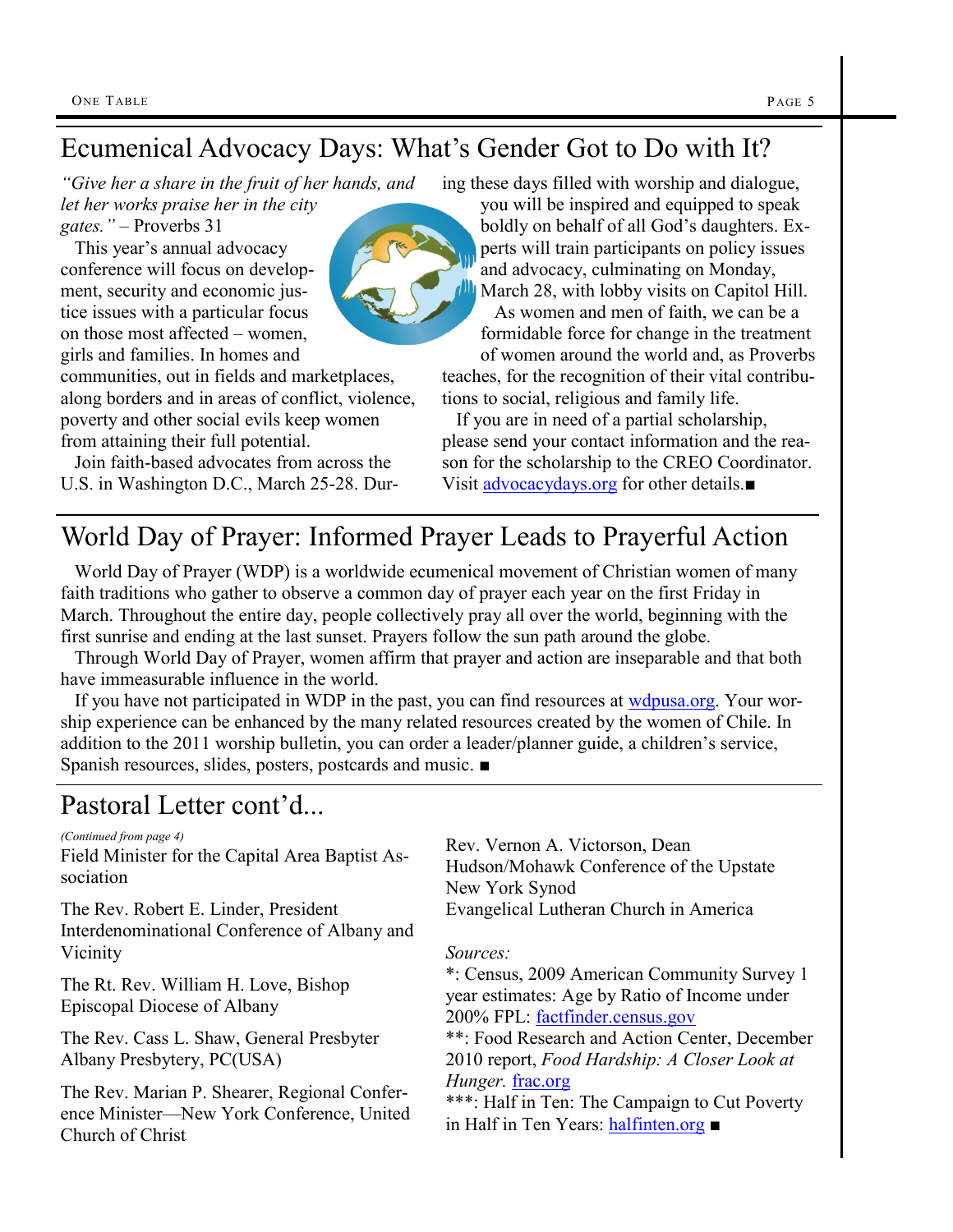# Ordination of Women Clergy

*Rev. Dr. Robert Loesch, Ecumenical Officer* UNITED CHURCH OF CHRIST

 In response to some of the recent discussion about the ordination of women in the Catholic Church and Eastern Orthodox Church, I share some of my perspective as a Protestant clergy and supporter of the ordination of women. Since my years as a theological seminary student in the 1960s I have advocated for equal rights of women in society and in all areas of life.

 Over the years, many of my friends and colleagues in ministry have been ordained women. These professional clergy bring many gifts and experiences to the full spectrum of Christian vocations and ministries. It has always been a privilege to work and to know women in all of the roles ordained women serve.

 The history of women in ministry in the Christian tradition began in the time of Jesus. As a Jewish rabbi, his treatment of women was revolutionary. Although not among the twelve disciples, many of his closest followers were women. He appeared after his resurrection first to women and this news of the first Easter was reported by the women to the disciples. Women have held prominent positions throughout Christian history as pastors, teachers, theologians and religious.

 The orders of ministry in the Western Church were held exclusively by men from the  $2<sup>nd</sup>$  century. During the Protestant Reformation in Europe in the  $16<sup>th</sup>$  century women were given increased roles. The movement to ordain women to the full ministry of word and sacrament within Protestant churches began in the 19<sup>th</sup> century. Women were moving out of the home to work in factories, education and social work. In the churches, women were deaconesses, members of religious orders, nurses, teachers, social workers and missionaries.

 Antoinette Brown (1825-1921) was the first regularly ordained woman clergy in America, and probably in the world. She was 28 at the time of her ordination in the Congregational Church of South Butler, NY, on Sept 15, 1853. Antoinette was born in Henrietta, NY, and studied in Ohio at the Theological Department of Oberlin College, graduating in 1851. She married Samuel Blackwell and wrote ten books. In 1902 she delivered the funeral oration of Elizabeth Cady Stanton, at whose home in Seneca Falls, NY, the first Women's Rights Convention had been held.

 As a graduate of Oberlin College, I first learned about Antoinette Brown as a student there.

 Every two years at the national General Synod meetings of the United Church of Christ the Antoinette Brown Award is given to celebrate women in ordained ministry.

 Especially in the past fifty years, many women have been ordained as clergy in the United Church of Christ. Many are serving as pastors or staff members of local churches, colleges and seminaries, and non-profit organizations. These include 23 United Church of Christ women serving in government chaplaincies, including the Air Force, Air National Guard, Army, Army Reserve, Navy, Civil Air Patrol and Department of Veterans Affairs, based on records in 2009.

 Congregationalists, the predecessor denomination to the United Church of Christ, first ordained women in 1853 in North America. In the United States, Methodists first ordained women in 1956 and in England in 1974. The Congregationalists of England and Wales ordained women in 1917. By 1960 the Lutheran churches in Germany, Scandinavia and the United States ordained women. The Church of England and several other major Protestant denominations regularly ordain women into ministry.

 The practice of ordaining women has increased in many other denominations and across the developing world. Although no tradition has reversed the decision to ordain women, there have been some restrictions placed on their authority or practice of ministry in some situations.

 The two largest and oldest traditions of Christianity, the Roman Catholic Church and Eastern Orthodox churches, continue to uphold that only men can become ordained clergy.

 The World Council of Churches has sought to help churches around the world to set the discus-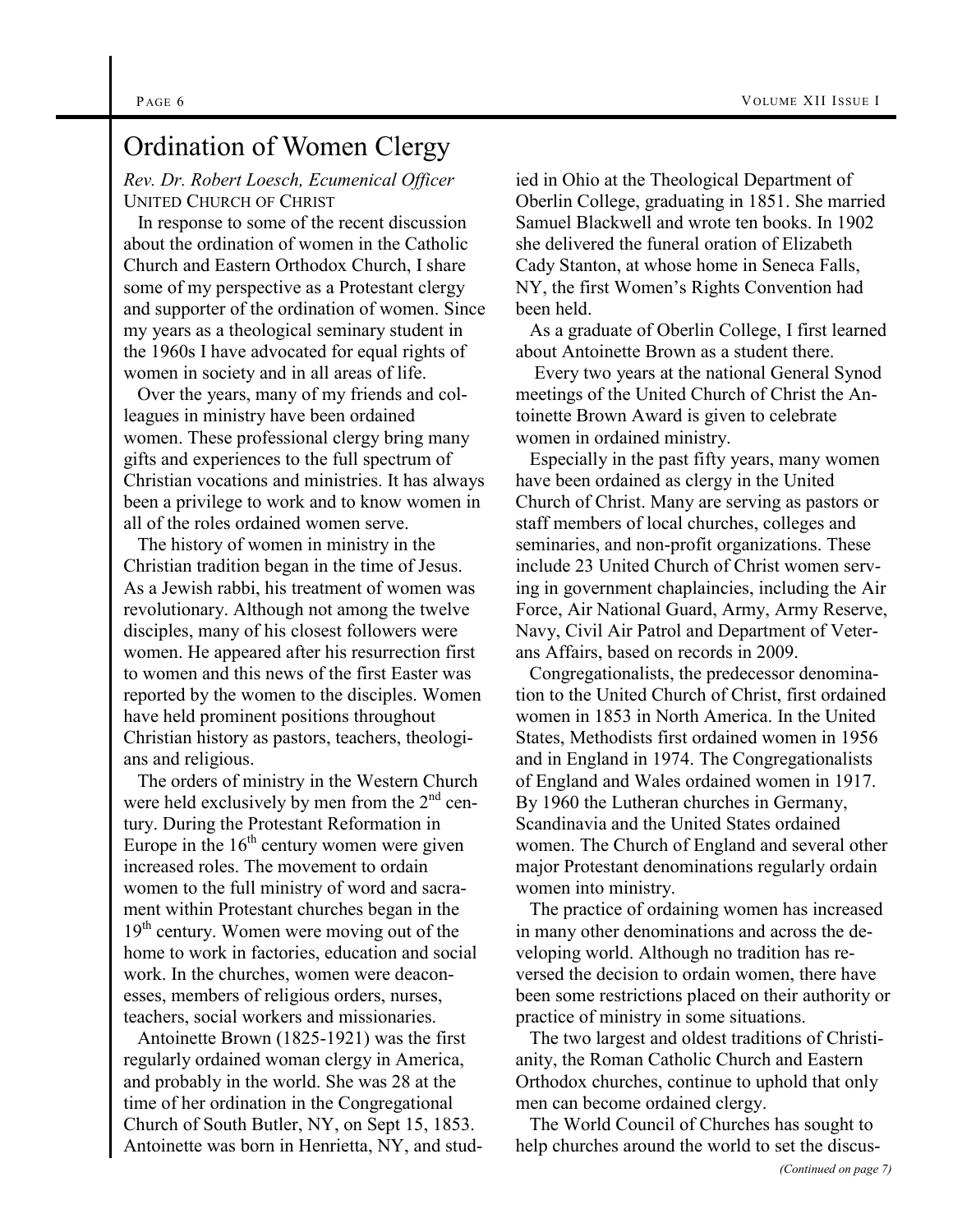# How Safe is Your Couples Counseling?

#### *Carole Fox, M.A.*

PROJECT EQUALITY

 The nature of conflict in relationships makes deciphering who is doing what to whom difficult and confusing. We hear that women are just as abusive as men. After all, she left that bruise on him when she swung the frying pan. And he is such a quiet guy – wouldn't hurt a

fly. Really?

 It's true that we are becoming a more violent society. The current action movies, video games, and many programs on TV are perfect examples. Even locally, children (usually boys) have guns and are arrested for shooting each other.

 Statistics and research confirm that women can be very abusive. However, many more men are abusive than women and men inflict more serious injuries than women. According to the Federal Bureau of

Justice, 85% to 90% of the perpetrators of intimate partner abuse are men who abuse their female partners. Many women who assault their intimate male partners are defending themselves against verbal and emotional abuse. Most abusive men are very charming, generous, and helpful to you and me. Inside their own homes they behave quite differently. Abusers often believe that they are the victim. And women who are abused usually take responsibility for what happens to them.

 Regardless how beneficial couples counseling can be to the average couple (and it can be very beneficial) the nature of the therapy that is supposed to help resolve conflict may put the abused partner in more danger. More, the counselor may unintentionally collude with the abusive partner.

 A new year offers a perfect time to consider a new service that enhances the safety and produc-

Do you know the danger signs of intimate partner abuse? How do you know who is loving and who is abusive?

How do parishioners treat each other in their own homes?

tivity of the Faith Community's efforts to help families.

 **Project Equality** offers an assessment that:

 **clarifies** the dynamic in a couple's relationship,

 **identifies safety issues** and who is doing what to whom,

 uses counselors with **extensive experience** in the mental health and addictions fields, and more than 30 years combined experience working with men and

women who perpetrate and/or are victimized by intimate partner abuse

- is clearly **creditable** and includes standardized testing,
- results in a **useful report** to you,
- requires only a **phone call** from clergy, and
- requires a phone call from the couple to **set up appointments** – usually within a week of their call.

*Call Project Equality at 518-431-0004 or visit [projectequalityonline.com](http://www.projectequalityonline.com) for more.* ■

## Women's Ordination cont'd...

sion of ordination of women in the context of the emerging convergence on the understanding of priesthood and ministry, and within the developments of Christian unity.

 Some studies of the World Council of Churches have maintained that the ministry of church needs to show the world the depths of unity possible in the human community, and to make the values and vision of the Kingdom of God credible in a broken and divided world. The WCC provides a context for deepening the understanding of the exegetical, doctrinal and pastoral questions which arise relating to the ordination of women into the Christian ministry.

 I hope that various Christian traditions can learn from each other in the further study and development in of providing opportunities for women to serve in ordained ministries. Women constitute 50% of the population; the church needs to welcome and affirm this significant part of our world. The work of the church will benefit from the leadership and participation of women in full equality. ■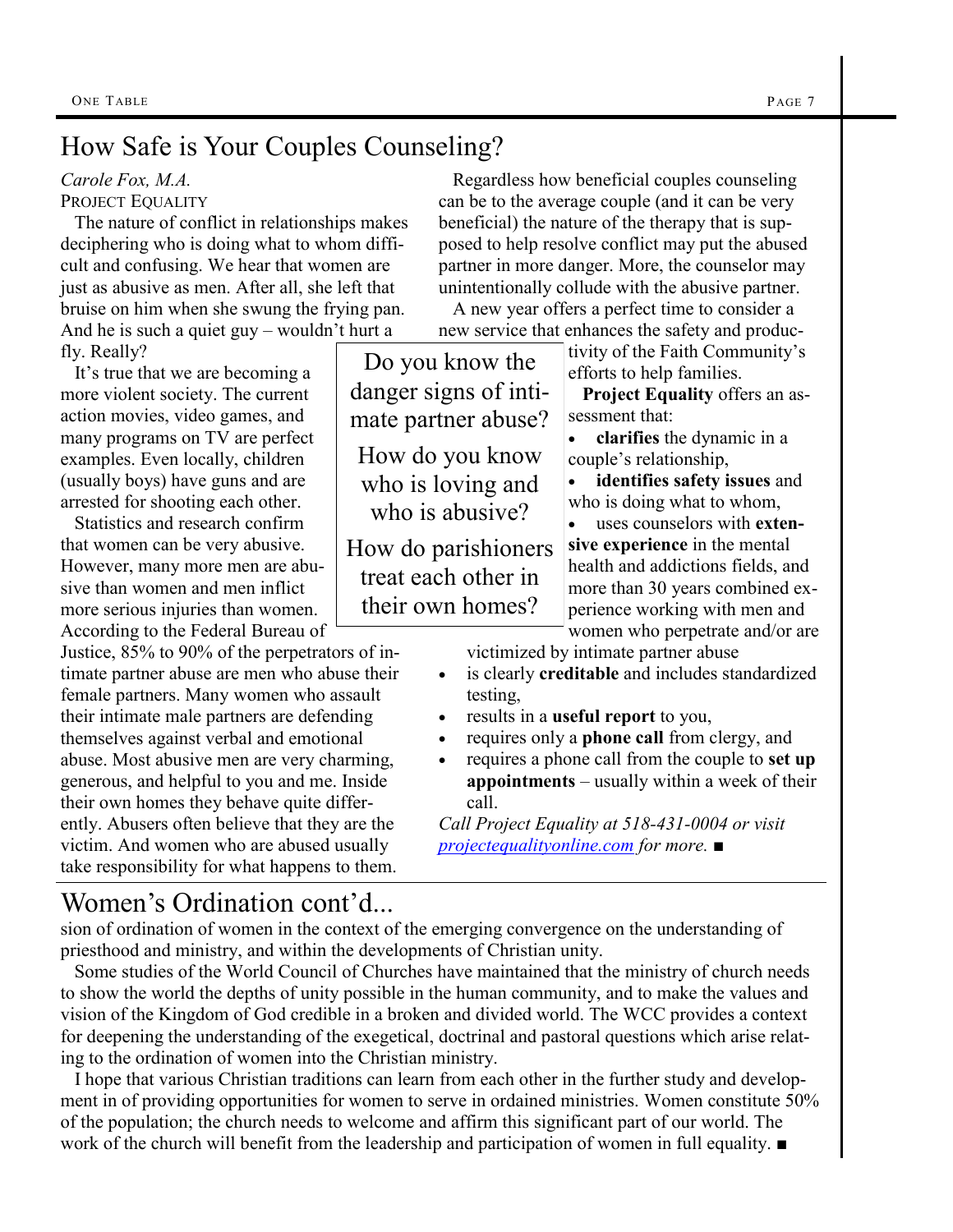## Make Creation Your Valentine

 Last February, over 500 congregations across the country participated in Interfaith Power and Light's first annual Preach-In by delivering sermons and/or hosting events on global warming over Valentine's weekend. The theme of the 2010 Preach-In on Global Warming was 'loving our neighbors by loving Creation.' Congregations also asked their senators to love Creation by passing a comprehensive clean energy and climate bill. They did not, due to a \$500 million fossil fuel campaign against it.

 To ensure the voice of the faith community is heard in early 2011, Interfaith Power and Light is inviting clergy to join in this year's national Preach-In on Global Warming on the weekend of February 11-13 in honor of Valentine's Day.

 If you are a lay person, you can organize an event in your congregation, such as a film screening, to educate your community about global warming and the religious response.

 Valentine's Day represents a powerful opportunity to talk about loving our neighbors by protecting Creation.

 People of faith love Creation and love our neighbors, including those around the world who are affected by climate change.

 You may find all the materials you need, and lots of ideas for different ways to engage your congregants at the Interfaith Power and Light website. Preach-In materials include:

- Outlines for sermons, messages, and devotionals categorized by faith,
- Free DVDs and discussion guides for a film screening, and
- Free bulletin inserts and Valentine's Day postcards for your congregation to send to your senators urging them to love Creation and protect the climate.

Go to [interfaithpowerandlight.org](http://interfaithpowerandlight.org/) to register for the Preach-In and find these resources ■

# Your Community's Children Will Eat Better

 In December, President Obama signed The Healthy, Hunger-Free Kids Act into law, accompanied by a commitment to work with Congress to fix the SNAP/Food Stamp Program cut included in that Act.

 The law has its roots in the National School Lunch program signed into law by President Truman after World War II and in the Child Nutrition Act passed in 1966. The idea for that act came from the Rev. C.B. Woodrich, who worked with children in Colorado who were going hungry because they couldn't afford to buy lunch. Rev. Woodrich thought that was unconscionable, so he arranged a meeting with President Johnson, arriving at the Oval Office with simply an enormous album filled with the photos of children in need.

 The 2010 Act has many important and excellent provisions for child nutrition programs, including many that have immediate implications for members in your congregation, regardless of income.

Hunger, or more accurately inadequate nutri-

tion, is one of the most severe roadblocks to the learning process. Children suffering from hunger and food insecurity are especially at risk of not performing to the best of their God-given potential in



school. Hunger also prevents children from maintaining a healthy lifestyle as well—making them more prone to illness and other health issues.

 Very few of the children eligible for the benefits of the summer food program actually receive food. The primary reason? Not enough feeding sites. Your congregation can be especially helpful in this category since churches or faith-based facilities are often recognizable locations in a community. By participating in a summer feeding program, you would play a significant role in promoting healthy communities and securing the health of future generations. To learn more about The Healthy, Hunger-Free Kids Act or the Summer Food Service Program visit [nutritionconsor](http://www.nutritionconsortium.org)[tium.org](http://www.nutritionconsortium.org) or [frac.org](http://www.frac.org). ■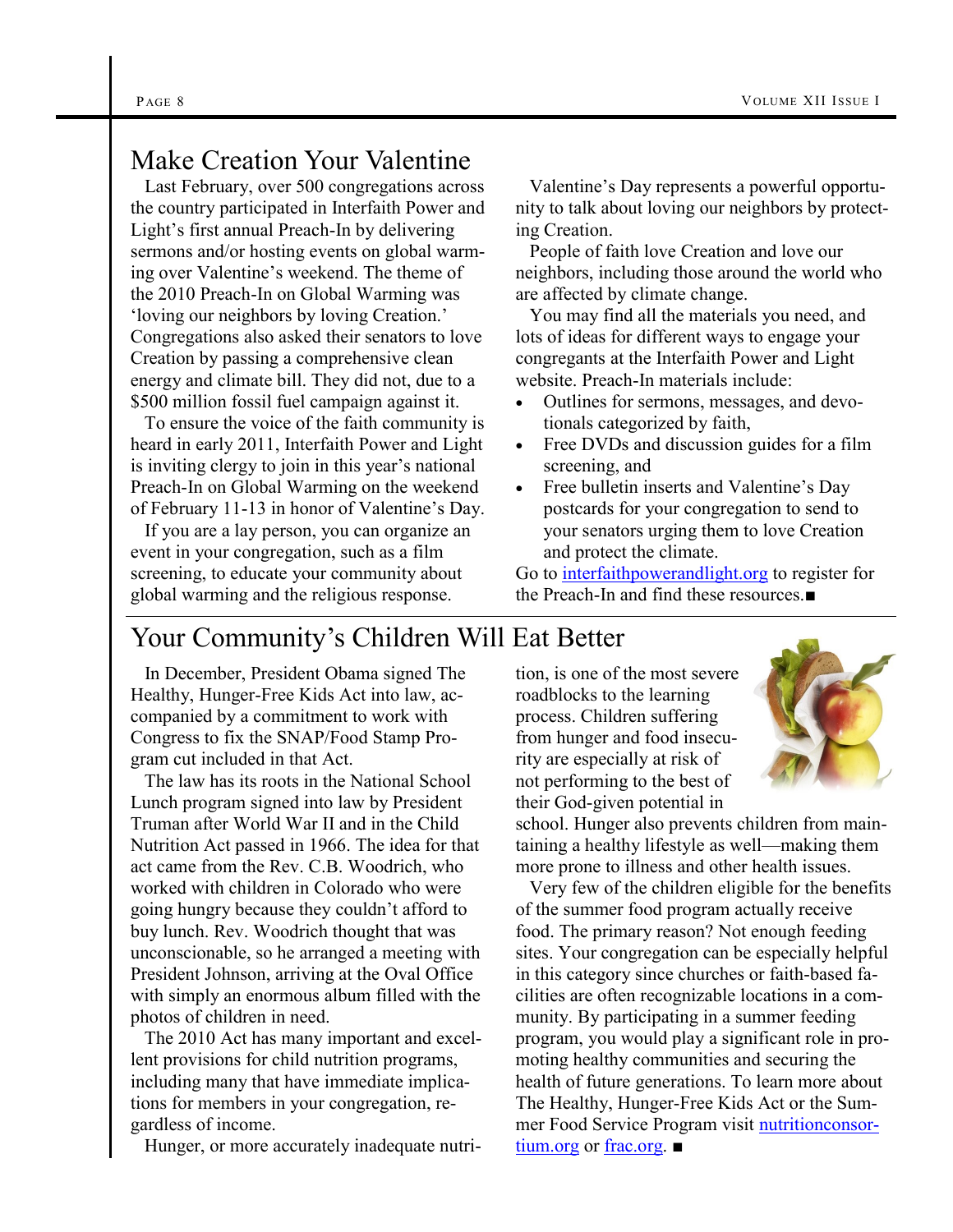

# **Resources and Announcements**  *For your newsletter or bulletin*

#### **What's Your Calling?**

At the end of 2010, PBS premiered a documentary film, *The Calling*, a four-hour behind-the-scenes documentary series that looks at young Americans—Protestant, Jewish, Catholic, and Muslim—as they prepare to become the nation's next generation of religious leaders. What are the pressing justice concerns today's emerging religious leaders face and how do recent events change the game for the next generation of faith leaders? For more, visit [whatsyourcalling.org](http://www.whatsyourcalling.org). ■

#### **Looking for a Meaningful Gift to Show Your Love?**

Valentine's Day and Mother's Day will be here before you know it! Here are some life-giving ideas: Plant a tree in someone's name ([arborday.org\)](http://www.arborday.org), Give a gift of an animal at Heifer International ([heifer.org\),](http://www.heifer.org) Adopt a Native American elder ([anelder.org\),](http://www.anelder.org) Purchase a Best Gift or Kit at Church World Services [\(churchworldservice.org\),](http://www.churchworldservice.org) Buy a Bed for Albany's Emergency Overflow Shelter ([capareacc.org\)](http://www.capareacc.org) Support local fair trade businesses ([mangotreeimports.com](http://www.mangotreeimports.com) and [mayanhands.org](http://www.mayanhands.org)). ■

#### **Peacemaking in a Culture of Violence**

2011 Congress on Urban Ministry March 1-4, 2011 Chicago, IL Join the groundswell of Christians uniting to actively create peace and justice. Pastors, students, church and community leaders who care about violence in the city are invited to come to: analyze the culture of violence, assume responsibility for transforming the culture of violence, actualize peace in our families, communities, cities, and in our culture. Visit [CongressOnUrbanMinistry.org](http://www.CongressOnUrbanMinistry.org) *Contact CREO for partial scholarships.*

#### **Food Help NY: Connecting Your Members to Nutrition Programs**

Are you seeing more families in need of food assistance than ever before? Is your congregation struggling to find ways to help these families? The Nutrition Consortium of NYS can help you connect children, families, and older adults to nutrition assistance programs. Visit [foodhelpny.org](http://www.foodhelpny.org) to link up with Nutrition Outreach and Education Coordinators in your area. ■

#### *Mission Challenge 2011: Where Will Your Mission Take you?*

If you are interested in being part of a mission trip this year, visit [albanypresbytery.org](http://albanypresbytery.org/mission_trips.html) to get connected with groups inviting ecumenical partners! ■

#### **Girl Up**

This campaign gives girls in the United States the chance to invest in and support United Nations programs for girls in developing countries. A gift of \$5, called a High Five, will buy supplies a girl in a developing country needs to attend school, which will boost her earning power and make her less vulnerable to child marriage and sexual violence. For more information go to [girlup.org](http://www.girlup.org). ■

**† Visit [albanypresbytery.org](http://www.albanypresbytery.org/one_table_newsletter.html) to find more ecumenical news, pastoral letters and archived One Table publications on the CREO webpages.** ■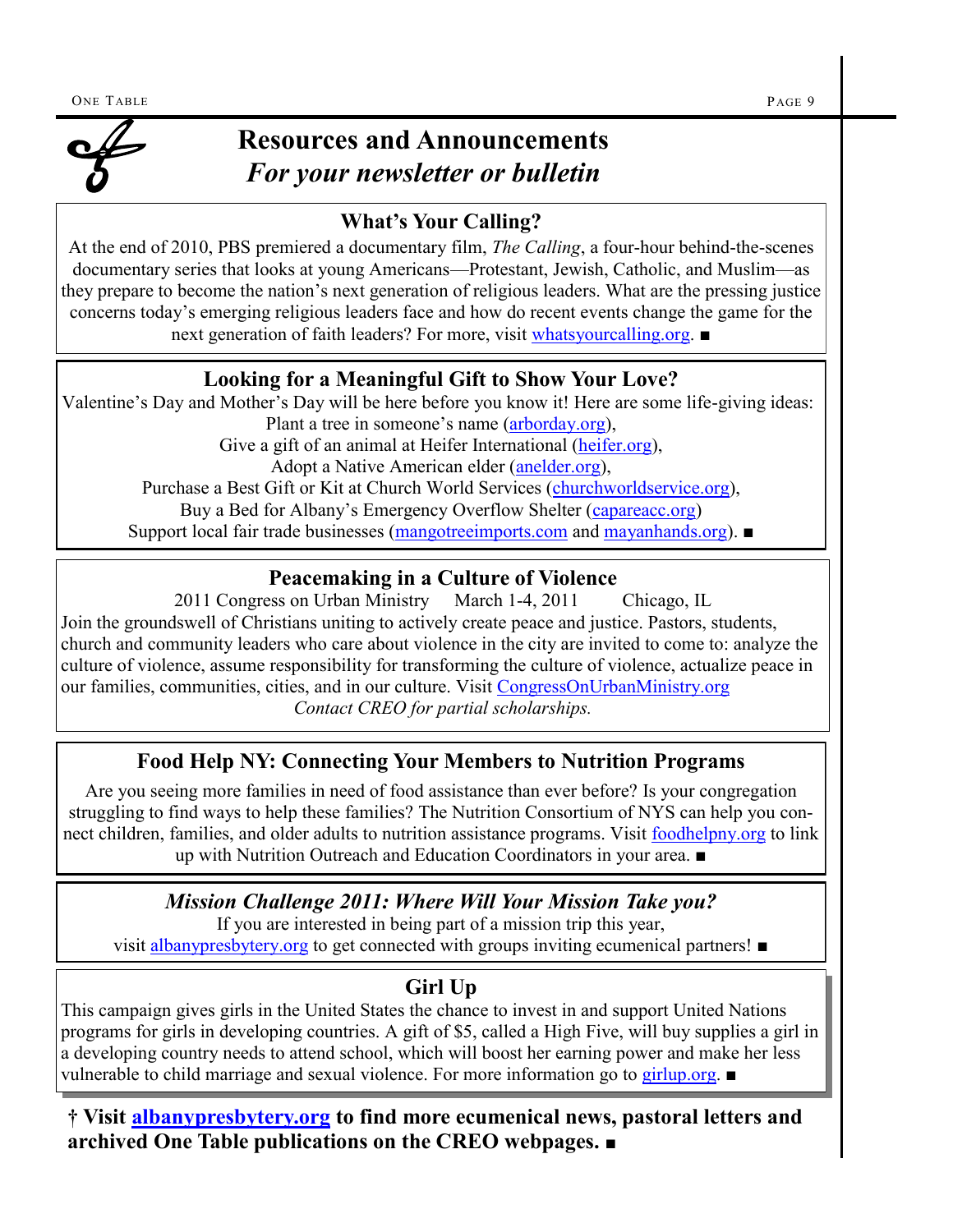#### **Interns & Sponsors Wanted for Summer Program**

*Janet H. Mattis, Community Outreach and Internship Coordinator* SCHENECTADY INNER CITY MINISTRY (SICM)

"My summer spent with SICM was such a positive experience. I served thousands of lunches, distributed produce, made friends, healed injuries, wiped tears, and laughed incredibly hard. I am so grateful to my church for funding me, and so thankful to SICM for all they do for the community," said Morgan, a high school summer intern.

 Each summer, SICM seeks potential interns and sponsors to support the Summer Internship Program. Interns come from various SICM congregations, and gain valuable experiences working with those in need in our community. Interns also meet with the internship coordinator on a regular basis to reflect on their observations and involvement. These students work at the Food Pantry, Damien Center, the Summer Lunch Program, Edible Playgrounds and other special projects. Congregations sponsor an intern for \$2,500 for a student to work full-time for an average of 9 weeks in the summer, or \$1,250 for a part-time position. If a con-



gregation does not have an intern prospect, SICM can help identify one from another congregation that may not have the funds for sponsorship. For congregations interested in sponsoring an intern, and for students wishing to apply for an internship, call 374-2683 or email [jmat](mailto:jmattis@sicm.us) $tis@siem.us.$  Interns are typically between the ages of 17 and 22, and last year SICM had 15 interns for the summer, including high school and college students.

 Congregations which support interns usually receive reports back from them regarding experiences similar to those described above. Information will also be available on our website, [sicm.us](http://www.sicm.us/), later this winter. ■

#### **Ecumenical Witnesses of Baptism**

Celebrating its 16th anniversary this year, this program of the Capital Area Council of Churches is one of the most visible signs of Christian unity in our area. During 2010, teams of witnesses were present for baptisms in churches of five different denominations. Every year, pastors and witnesses (current as well as those who might be interested in joining the program) gather on the Feast of the Baptism of the Lord to share experiences and learn about baptism in one of our traditions.

 All are welcome to join this program throughout the year as witnesses or to request witnesses at baptisms in Albany area congregations. If you wish to learn more about this program, or learn how you could start one in your community, please call the Capital Area Council of Churches office at 518-462-5450 or visit [capareacc.org](http://www.capareacc.org). ■

# **Capital Area Council of Churches To Install New Director**

 The Rev. Dr. George Brennan, D. Min will be installed as the Executive Director of the Capital Area Council of Churches on January 23. A priest of the Roman Catholic Diocese of Albany, Rev. Brennan has been a resident of the Capital District for the past five years with a particular ministry to those who are homeless. Prior to coming to Albany, Rev. Brennan served as the Director of the La Salette Counseling Center and then of the La Salette Shrine, both in Attleboro, MA. He is a member of the R.C. Commission of Ecumenical & Interreligious Affairs, the R. C. Commission on Restorative Justice, and is on the Board of Directors of the Capital Region Theological Center. Rev. Brennan will combine his service to the Council with serving a local parish, Our Lady of Hope Church in Copake Falls. **All are invited to attend the Installation Service on Sunday, January 23, 4pm, First Lutheran Church, 181 Western Ave. in Albany**. The service coincides with the Week of Prayer for Christian Unity and will be followed by a reception in Wittenberg Hall. Call 462-5450 for more. ■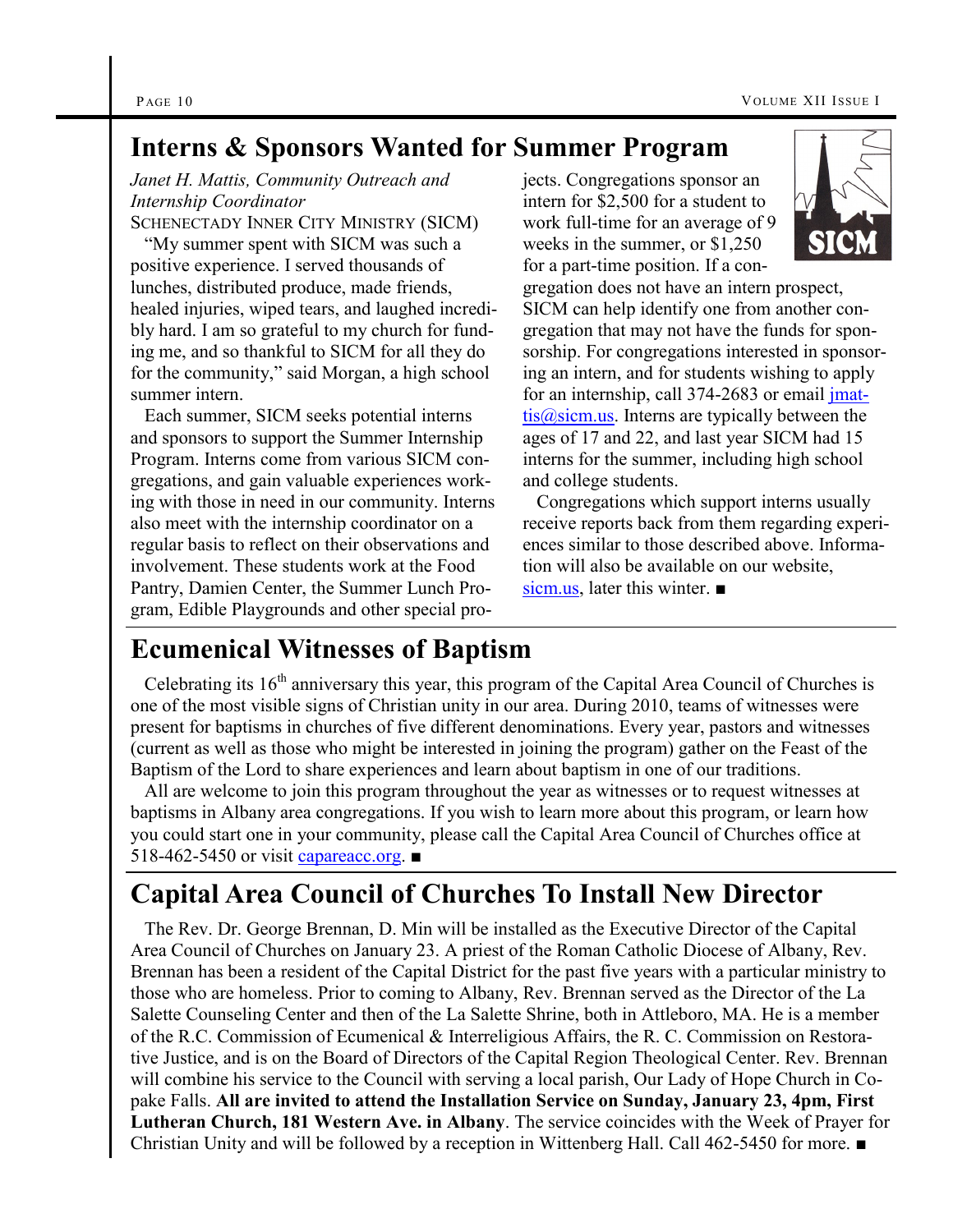

**†** Think about your New Year's resolutions with a lasting impact by deepening your spiritual life. Many and varied programs are held at the Dominican Retreat & Conference Center in Niskayuna. For more information, call 518-393-4169, email: [dslcny@nycap.rr.com,](mailto:dslcny@nycap.rr.com) or visit [dslcny.org.](http://www.dslcny.org/)

**†** *Upcoming courses of the Capital Region Theological Center. Registration required: (518)462- 2470 or [capitalrtc.org.](http://www.capitalrtc.org) Scholarships and group discounts available.* 

**"Coin and Kingdom: Would Jesus Toss Us Out Today?"** w/ Rev. Norm Tellier, Certified Financial Planner, Sat, Feb. 26, 9am -3pm, St. Andrew's Episcopal Church, Albany. For all who manage money in the church. Cost: \$75 by 1/26, \$85 there after. Register by: Feb. 10.

**"Connecting with Calvin: Restoring Unity to the Church,"** w/ Dr. Randall Zachman, Sat., Mar. 26, 9am-12m, at Siena College. One of today's leading Calvin scholars, Dr. Randall Zachman sheds light Calvin's on desire for unity rather than the division with which he is often associated.

Free will offering to be taken. Register by Mar. 18.

**"Faith, Power & Perspective: Women in the Old Testament,"** w/ Dr.Katharine Doob Sakenfeld,Fri., Fri. April 8, 9am-4pm, at Union Presbyterian Church. Stories of faith in response to God that changed history. A course for men and women together! \$85 by Mar. 4; \$95 thereafter. Register by: Mar. 23.

**"Adding Strength, Speed & Balance to Your Congregation,"** w/ C. Jeff Woods, Thurs. & Fri., May 12 & 13, 9am-4pm, Explore components of healthy congregational identity and visioning with this national consultant from Alban. \$85 by April 26; \$95 thereafter. Register by: April 14.

**"A Walk in the Woods: Backpacking Through Creation,"** w/ Rev. Kent Busman, Fri.-Mon., April 29-May 2. Join other pilgrims on this spiritually and physically challenging journey through the Western Adirondack Wilderness. \$250. Register by April 13.

**†** Plan now for your congregation or group to participate in the region-wide, interfaith, intergenerational effort of the **Capital District CROP Hunger Walks**, scheduled for May 1, 2011. New participating churches are welcome to join with many others to raise both awareness of hunger and money to fight it in our local communities and around the world.

 Church World Service and its partner agencies use CROP Walk funds to respond to natural disasters; provide seeds, tools, and training to farmers; dig wells to provide clean drinking water in remote communities; and empower people (especially women) to feed their own families and improve their lives. Visit [churchworldservice.org](http://www.churchworldservice.org) to find out what CWS is doing around the globe or call 518-462-5450 to find a CROP Walk near you. One quarter of the money raised comes back to area food pantries. ■

―Darkness cannot drive out darkness; only light can do that. Hate cannot drive out hate; only love can do that." **- Rev. Dr. Martin Luther King Jr.**